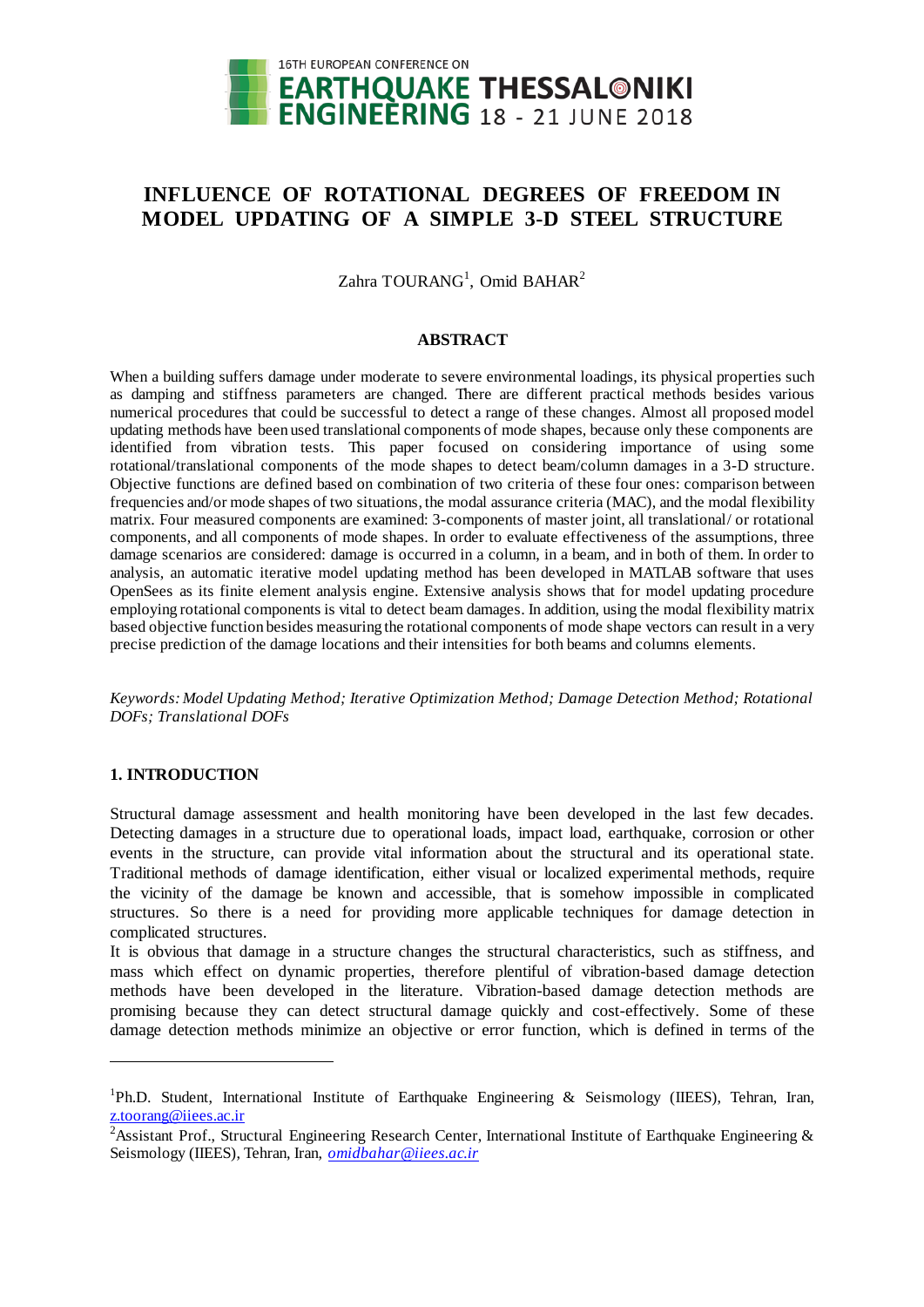discrepancies between the vibration data identified by modal testing and those computed from the analytical model. Research on the use of vibration and modal data to detect, locate and quantify damage in civil structures has vastly increased in the past two decades.

Different detection methods in order to define their objective functions have been used different modal parameters. Some of them completely rely on changes in natural frequencies (H.Y. Wang et al. 1997, Z. Ismail et al. 2012 and M.M. Fayyadh et al. 2011),while some others need information of mode shapes, modal damping, etc. (A.G.A. Rahman et all 2011 & 2013 and Z. Ismail et all 2012 & 2006). Methods based on measuring modal assurance criteria (MAC) (C. Fox 1992), modal strain energy (N. Stubbs 1995), modal strain energy decomposition (H.Z. Yang et al. 2003 & 2004) and dynamically measured flexibility matrix are few examples. Among those, the dynamically measured modal flexibility matrix method is based on the fact that a damaged member alters the flexibility of its related degrees of freedom. Pandey and Biswas (A.K. Pandey et al. 1964) presented a detection and localization method based on changes in the measured modal flexibility of the structure. The results of the numerical and experimental examples of their method showed that damage locations by using only the first few modes can be detected. These examples demonstrated that the modal flexibility method which employs mixed form of both natural frequencies and mode shapes is more sensitive to damage than other methods based on natural frequencies or mode shapes alone (A. Yan et al. 2005 and B. Jaishia et al. 2006).

This paper focused on considering importance of using model updating procedure employed some rotational/translational components of the mode shapes of a 3-D damaged structure to detect beam/column damages. Three combined criteria are used as objective functions such that comparison of the 1st few frequencies of the measured and analytical values is common between all of them, so the added function to each criterion is: (1) comparing discrepancies between mode shapes of two situations, (2) the modal assurance criteria (MAC), and (3) the modal flexibility matrix. Four measured components are examined: (a) 3-components of master joint, (b) all translational components, (c) all rotational components, and (d) all components of mode shapes. In order to evaluate effectiveness of the assumptions, three damage scenarios are considered: (*i*) damage is occurred in a column element, (*ii*) in a beam element, and (*iii*) in both of them. Extensive analysis is carried out on a 3-D steel moment frame.

# **2. MODEL UPDATING PROGRAM**

In order to analysis, an automatic iterative model updating method has been developed in MATLAB software that uses OpenSees as its finite element analysis engine. This program using a kind of sensitivity analysis, update some items iteratively during the analysis process.

As mentioned above, in this paper three damage scenarios are considered: (*i*) one damage is only in a column element, say element No. 2, (*ii*) one damage is in a beam element, say element No. 6, and finally *(iii)* two damages are in a column element and a beam element, say elements No. 2 & 6. The damaged elements are assumed as elements with reduced stiffness values, which are defined by percentage of stiffness reduction with respect to the undamaged values. The finite element model of the 3-D steel moment resisting frame structure is formed in the OpenSees software. Since in this research there is no experimental data, it is assumed that the modal information of each real damaged structural model is the measured information. Damage detection procedure starts by using the intact undamaged FE model. In each step by determining damage parameters and correcting the stiffness coefficient of the concern elements into the last previous model, the instant corrected model is determined. This iterative procedure is continued until the optimization criteria are completely fulfilled. For this purpose, an optimization procedure is designed in MATLAB software, and various objective functions are defined such that in each set of analysis some of them are used. In order to minimize these objective functions nonlinear least square method that is the most efficient algorithm is implemented. It shall be mentioned that, in this program by changing stiffness coefficient in each steps, MATLAB automatically defines a new model in OpenSees by modified members' stiffness. After doing finite element analysis by OpenSees, modal data of modified structure will be used to evaluate objective functions.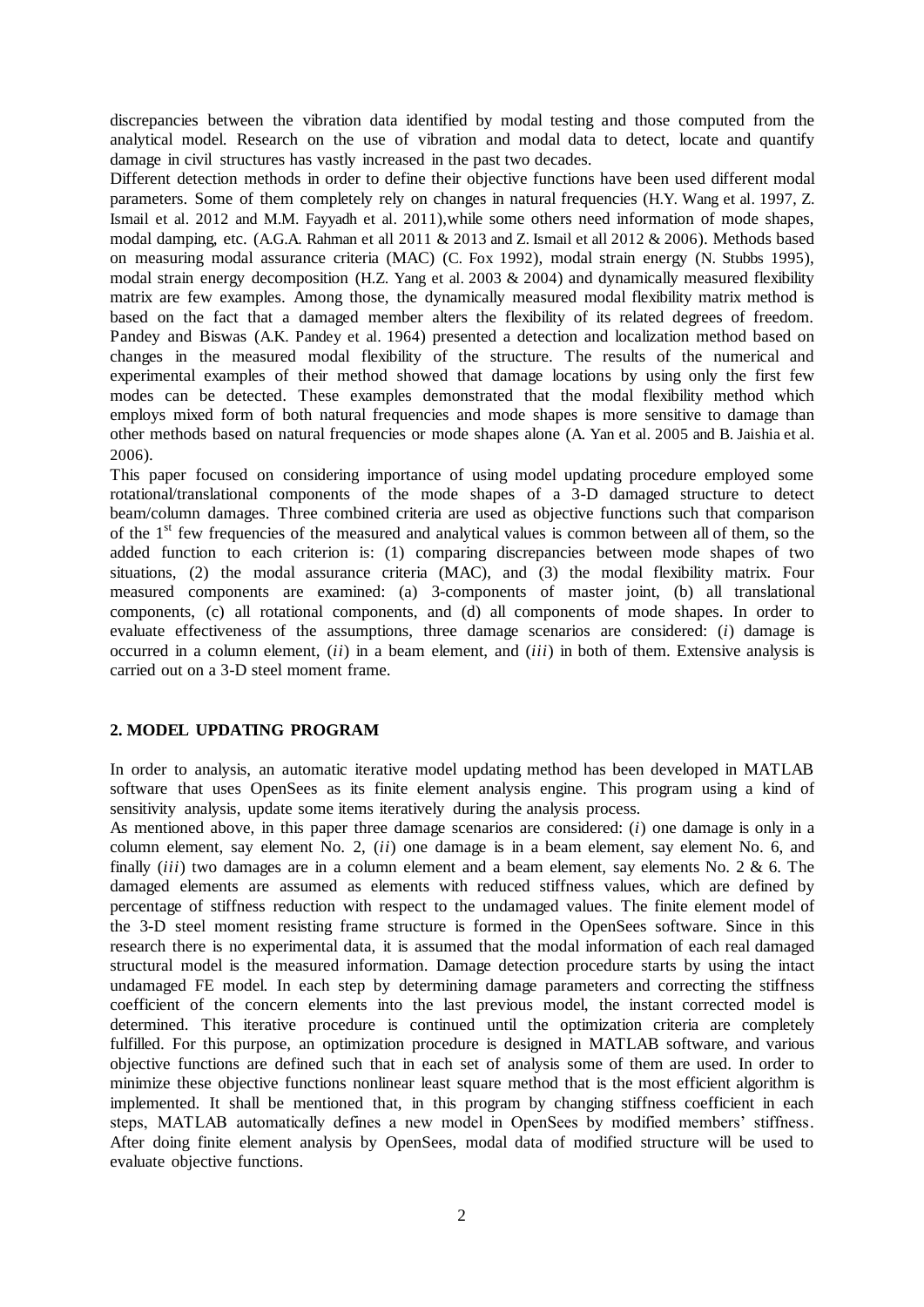#### *2.1 Objective Functions*

Objective functions are a measure of residual between the experimental data and the predicted response that is extracted from a finite element analysis. Several kinds of objective functions have been used in the literature. In this paper, four error functions are defined such that in each analysis two of them are used as an objective function that should be minimized. Structural responses, which are used in the model updating process, are modal frequencies and mode shape vectors of the 3-D frame model. Four error functions are defined as below:

*The 1<sup>st</sup>**error function*. This function has already been the most practical function that is used in almost always cases of identification or damage detection procedures. This error function compares the progressive analytical modal frequencies with the concern measured modal data which is extracted from an experiment. If  $\Lambda_A$  and  $\Lambda_E$  represent the analytical and experimental eigenvalues, the 1<sup>st</sup> error function is estimated as follows:

$$
EF1 = \frac{([A_A] - [A_E])}{[A_E]}
$$
 (1)

*The 2<sup>nd</sup> error function*. Difference between experimental and analytical elements of the mode shape vectors has been widely used before as an error function. It is given by:

$$
EF2 = [\phi_A] - [\phi_E] \tag{2}
$$

*The 3<sup>rd</sup> error function*. The Modal Assurance Criterion (MAC) is one of the common objective functions, and has been widely used by many researchers. This function provides a measure of consistency between experimental and analytical mode shape vectors and is defined as follow:

$$
MAC\left(\phi_{A_i}, \phi_{E_j}\right) = \frac{\left|\phi_A_i^T \phi_{E_j}\right|^2}{\left(\phi_A_i^T \phi_{A_i}\right)\left(\phi_E_i^T \phi_{E_j}\right)}
$$
(3)

Where,  $\phi_A$  and  $\phi_E$  represent the analytical and experimental mode shape vectors, respectively. The error function 3 is based on MAC and is given by:

$$
EF3 = [1] - MAC\left(\emptyset_{A_i}, \emptyset_{E_j}\right) \tag{4}
$$

*The 4<sup>th</sup>* error function. The last error function is defined as the difference between the measured and analytical modal flexibility matrices that is calculated based on modal information as follows:

$$
EF4 = ||[\phi_A][\Lambda_A]^{-1}[\phi_A]^T - [\phi_E][\Lambda_E]^{-1}[\phi_E]^T||
$$
\n(5)

As mentioned above, based on these error functions, three combined objective functions are formed. These are as follows: (1) employing EF1 and EF2, as a routine criterion, (2) employing EF1 and EF3, and finally (3) employing EF4. Performance of these objective functions is examined in the following parts of the paper.

# **3. FINITE ELEMENT MODEL**

A simple three dimensional steel moment frame is modeled in OpenSees software, Figure 1. The columns and beams sections are selected from the European standard profiles: IPB160 and IPE180, respectively. This simple 3-D structure is modeled as a one bay one story frame. Length of each bay in the X and Y directions are the same as four meters, and its height is five meters. It should be mentioned that the roof is considered as an integrated diaphragm.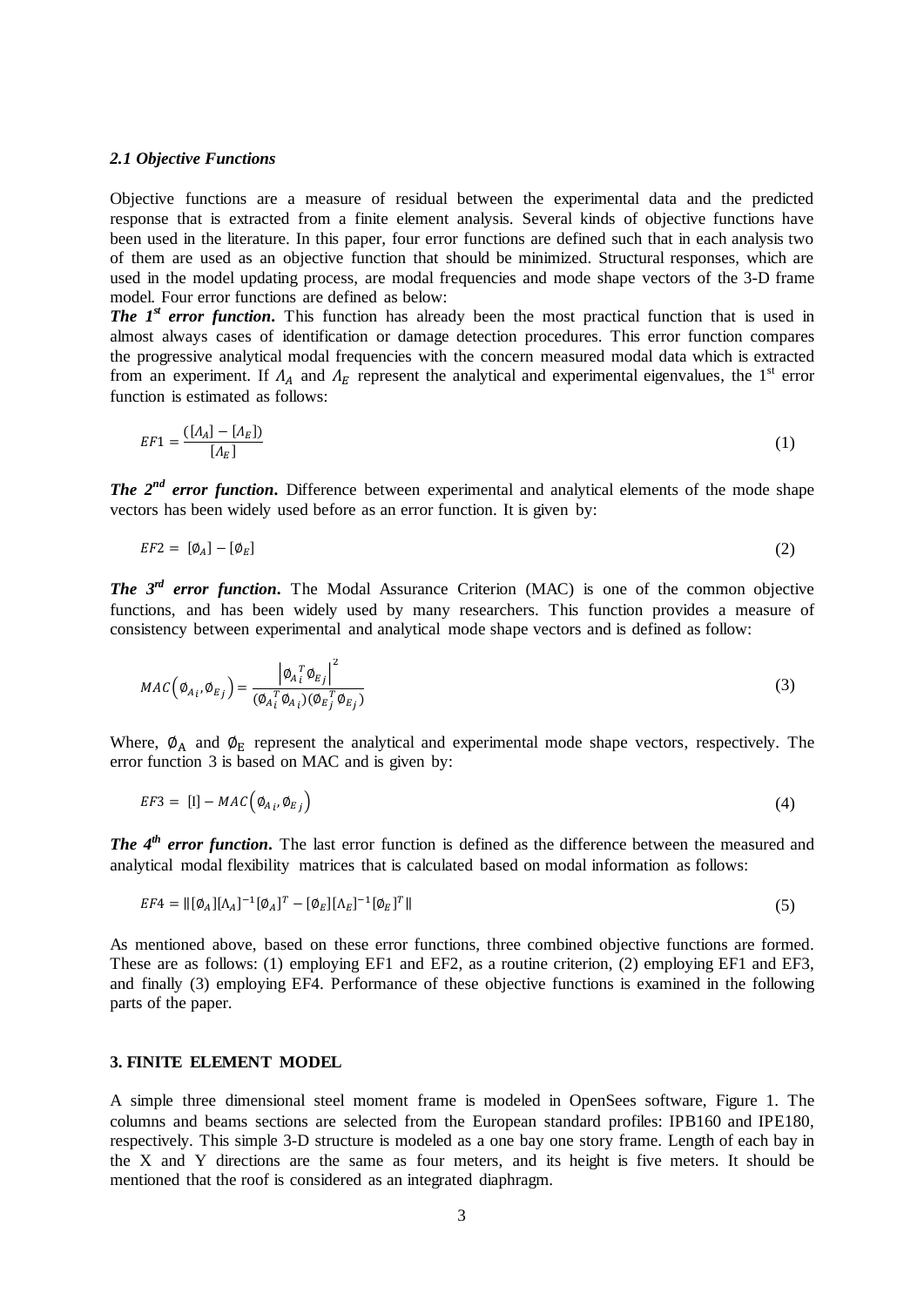

Figure 1. Simple three dimensional steel moment frame

### *3.1 Damage Scenarios*

In this paper, damage is defined as a reduction in the element stiffness value as a percentage of the undamaged value. Three damage scenarios are considered: (*i*) the column element No. 2, (*ii*) the beam element No. 6, and (*iii*) the column element No. 2 and the beam element No. 6. Table 1 shows the amount of stiffness reduction in elements in all scenarios. In this table element's name is based on axes name on Figure 1.

| Table 1. The damage scenarios |              |               |                      |                |              |
|-------------------------------|--------------|---------------|----------------------|----------------|--------------|
| Scenario (i)                  |              | Scenario (ii) |                      | Scenario (iii) |              |
| Element                       | Damage Ratio | Element       | Damage Ratio Element |                | Damage Ratio |
| Column B1                     | 30%          | Beam A2-B2    | 40%                  | Column B1      | 30%          |
| Element No. 2                 |              | Element No. 6 |                      | Beam A2-B2     | 40%          |

# *3.2 Measurement Methods*

In order to detect damaged elements in a structure via model updating methods, some experimental tests should be designed and performed on that structure. Several type of data could be gathered and compared with analytical ones. But, the most practical data is the modal information such as frequencies and mode shape vectors. In this paper, all objective functions use the  $1<sup>st</sup>$  four modal information of the structure.

Four measured components based on the 3 dimensional mode shape vectors of the model structure are examined: (a) 3-components of master joint, (b) all translational components, (c) all rotational components, and (d) all components of the mode shapes.

### **4. RESULTS AND DISCUSSION**

The damage estimation for the three damage scenarios employing the three different objective functions as well as four measurement methods is examined. Since there is no experimental data in this project, all obtained or measured data determined from analysis of models in different situations. By using iterative optimization process all damaged elements are determined. Results of different sets of analysis has been classified based on their objective functions, and are presented in the following parts.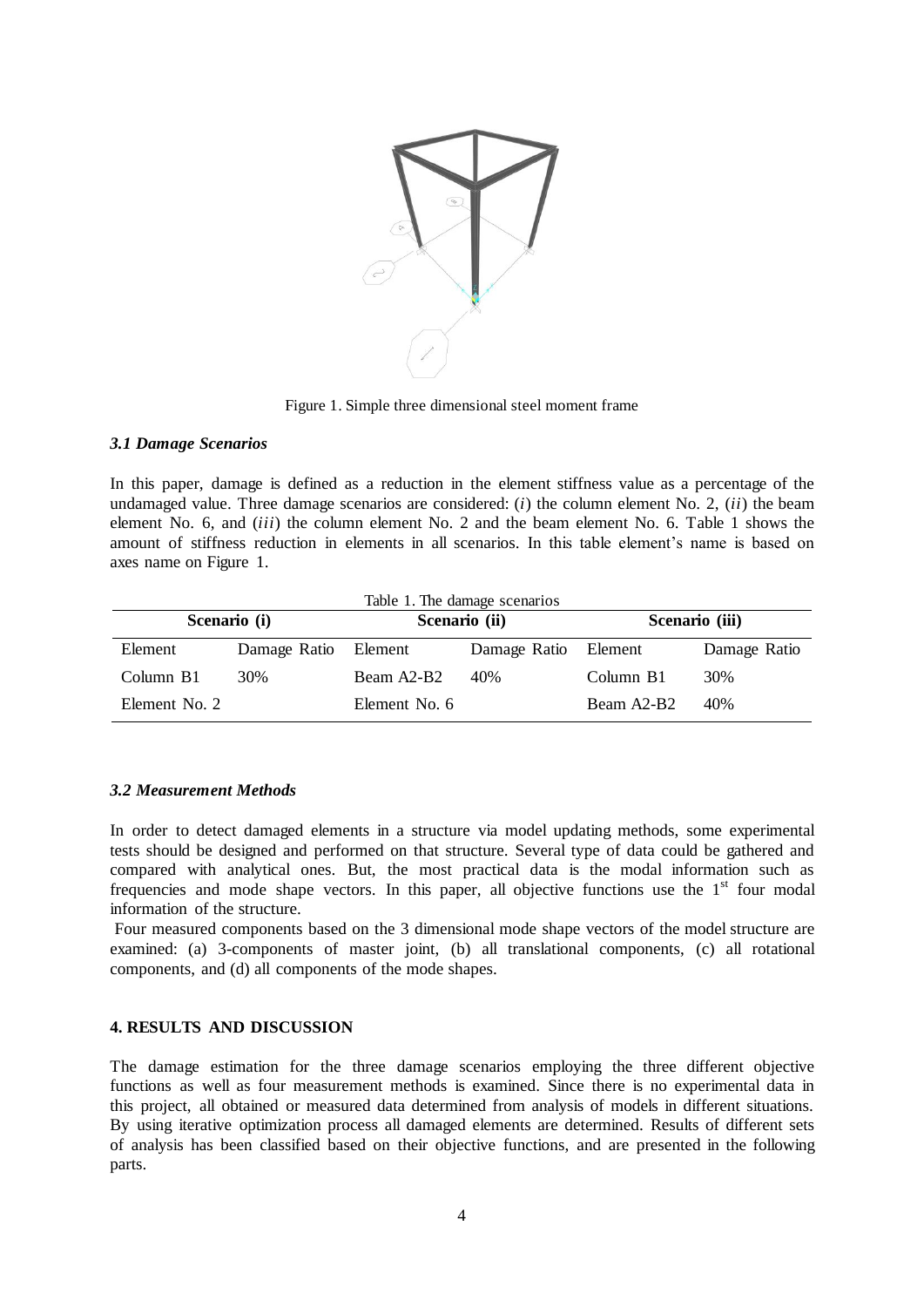#### *4.1 The objective function 1*

This objective function by using EF1 and EF2 compares the first four frequencies and mode shape vectors obtained from two situations: measured from the damaged structure and determined from the analytical model in each iterative step. Different damage scenarios: *i.e.* (*i*), to (*iii*), as well as various measurement methods, *i.e.* (a) to (d), have been investigated by this function. Results show that in none of situations, this objective function couldn't correctly detect location or intensity of damages. In other words, this objective function is not so powerful to be employed for damage detection of 3-D structures.

#### *4.2 The objective function 2*

translational measurement data is necessary.

This objective function by employing EF1 and EF3, is examined the first four frequencies and the rule constructed based on the MAC criteria. Different damage scenarios: *i.e.* (*i*), to (*iii*), as well as various measurement methods, *i.e.* (a) to (d), have been investigated by this function. Results demonstrate that some sort of data is not so rich to correctly detect damages. For example measurement method (a) that consists of master joints' displacements and rotation data, could not predict damage location in none of the scenarios. It seems in this situation, there are very limited damage equations that the correct answer could be determined. But on the other hand, there is another measurement method, say (d), that it could accurately estimate damage locations and their concern intensities for almost all scenarios. *There are some noticing items:* as it can be seen in Figure 2, for damage scenario (*i*), measuring only displacements of joints can result in prediction of the damage precisely. Also when all degrees of freedom including rotations and displacements are used, damage is detected very carefully. In other

words, by employing this objective function, for correctly detection of columns' damages using



Figure 2. Results of the objective function 2, in scenario *(i)*

Figure 3 illustrates the damage detection results for the scenario (*ii*). In this scenario a beam element is damaged. Two measurement method (c) and (d) are successful to correctly detect location and intensity of damage. Both of these methods use rotational degrees of freedom in model updating process. In other words, for correctly detection of beams' damages it seems using rotational measurement data is necessary. Though, measuring rotational DOFs are a little weird!

*There are some noticing items:* Although, both methods could accurately detect location, but method (c) inaccurately detect 5% damages for elements 1 and 2. And also the method (c) estimates the intensity of real damages of element 6 a little smaller than (about 38%) the real value (40%). On the other hand, the method (d) was very good at detection of both location and intensity. There is a small point here that, maybe better estimation of method (d) with respect to (c) is for greater number of measurement data. This should be examined in the future.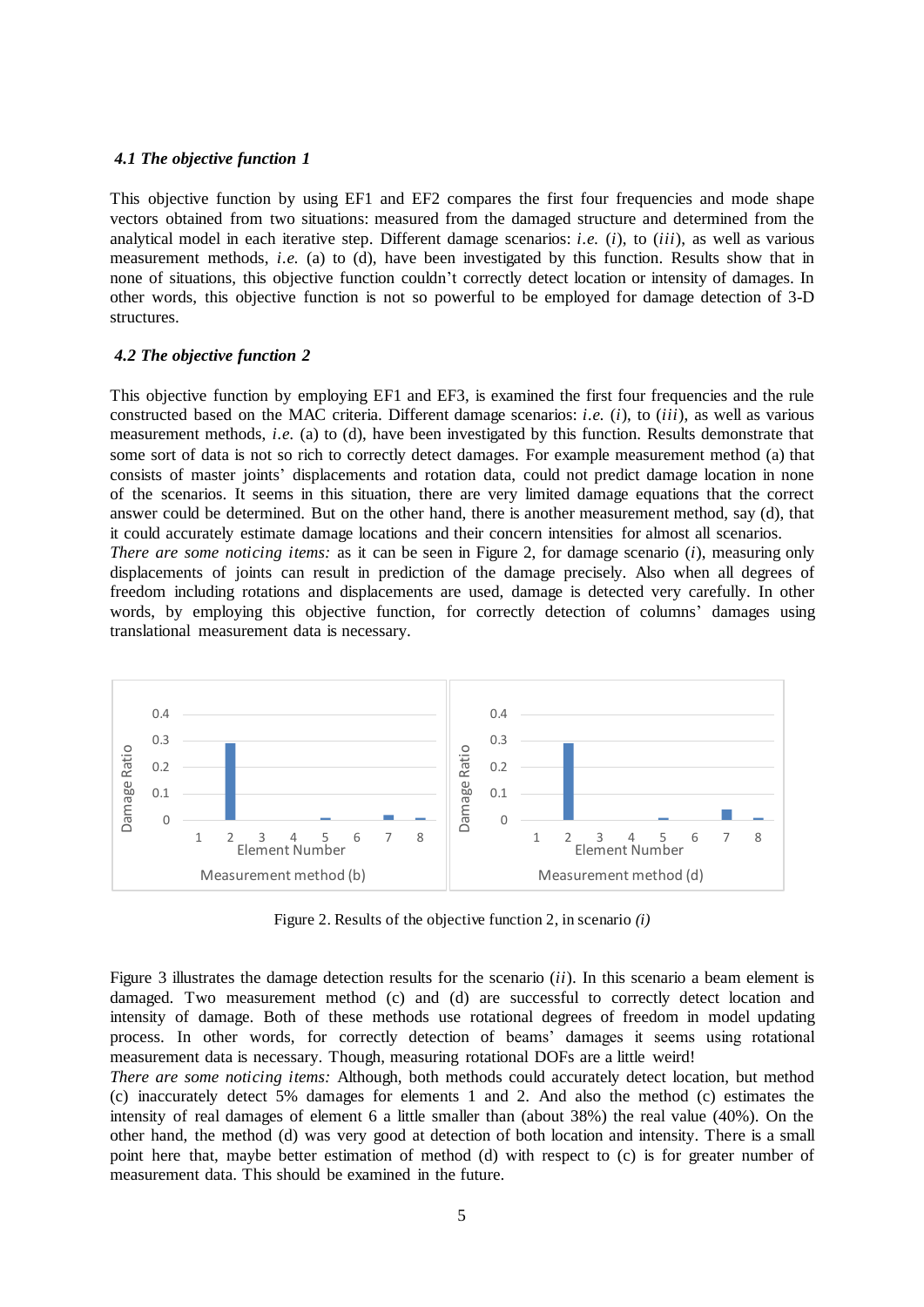

Figure 3. Results of the objective function 2, in scenario *(ii)*

At last, Figure 4 shows the results for scenario (*iii*) that contains damage in the two elements; the column No. 2 and the beam No. 6. In this scenario, with objective function that consists of MAC and modal frequencies, only measurement method (d) that uses all degree of freedoms data could predicts the damaged elements and their related intensities. It seems by increasing the number of damaged elements of the structure, model updating procedure needs more measured information from the real structure, to be able to correctly detect location and intensities of damages.



Figure 4. Results of the objective function 2, in scenario *(iii)*

### *4.3 The objective function 3*

This objective function by employing EF4 compares the modal flexibility matrices for the first four mode information between the damaged structure and the analytical model. Different damage scenarios: *i.e.* (*i*), to (*iii*), as well as various measurement methods, *i.e.* (a) to (d), have been investigated by this function. The results are a bit stunning, because in all scenarios, the measurement method (c), which consists of the only rotational data, presented the best prediction for the both damage locations and their concern intensities. Figures 5, 6 and 7 show the estimated damages in the three assumed scenarios. It is clear that except some minor deviation in the results of scenario (*ii*), the damaged elements are correctly detected and the amount of the damage is precisely estimated.

*There are some noticing items:* It seems that detection of beam damages when there is no any damaged column is more difficult than detection of damaged columns. By using the flexibility method, even measuring only the rotational values of DOFs may result in a correct detection of both location and intensity of beams and/or columns damages.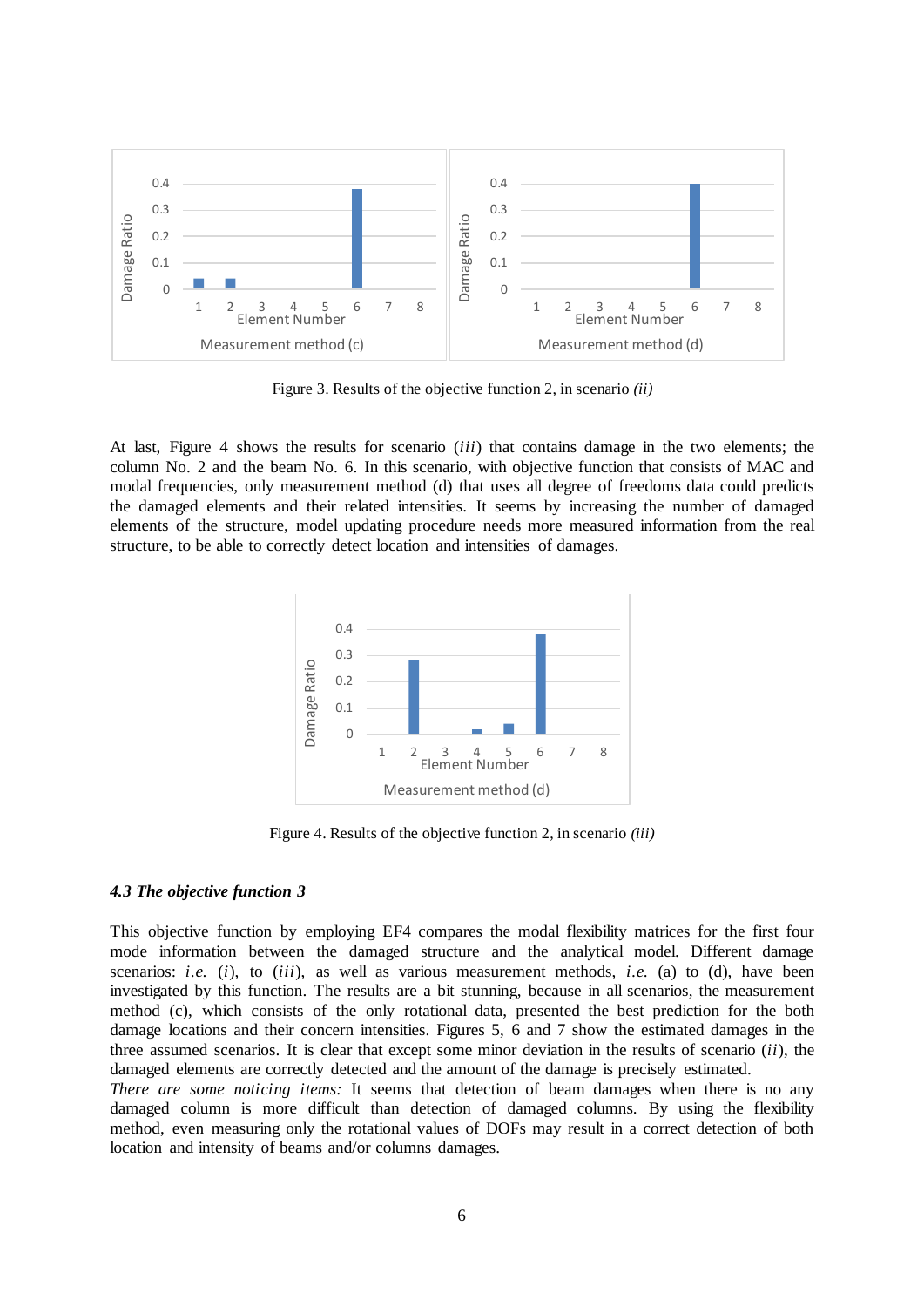

Figure 5. Results of the objective function 3, in scenario *(i)*



Figure 6. Results of the objective function 3, in scenario *(ii)*



Figure 7. Results of the objective function 3, in scenario *(iii)*

### **5. CONCLUSIONS**

Almost all proposed model updating methods have been already proposed employed translational components of mode shapes, because only these components are identified from vibration tests. This paper focused on considering importance of using some rotational/translational components of the mode shapes in damage detection of a 3-D steel moment resisting frame structure. Different objective functions as well as various measured methods are examined for detection of damages occurred in a beam, a column, and both together. Three objective functions are defined based on combinations of the modal information, MAC, and the modal flexibility matrix. Four measured components are examined: 3-components of master joint, all translational components, all rotational components, and all components of mode shapes. In order to analysis, an automatic iterative model updating method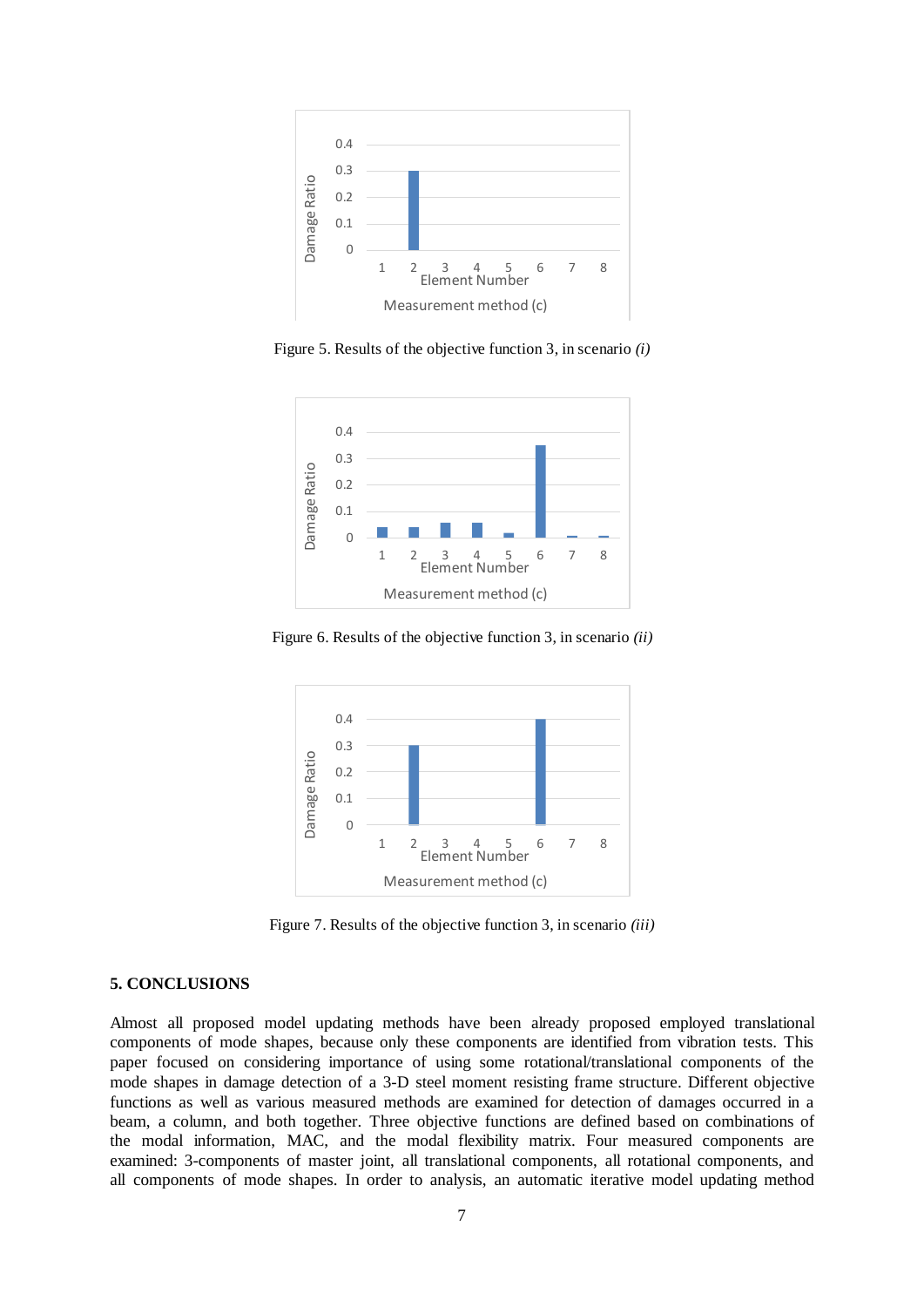has been developed in MATLAB software that uses OpenSees as its finite element analysis engine. Extensive analysis shows that using some simple objective functions like mode shape difference are not able to update a 3-D structural model. But, some other combinations between the measurement method and the objective function are very successful to detect not only location of damages but also their intensities. For instance, using the modal flexibility matrix based objective function besides measuring the rotational components of mode shape vectors can result in a very precisely predicting of the damage locations and their intensities for both beams and columns of a 3-D structure. On the other hand, employing MAC as an objective function leads to discussing results. By measuring all degrees of freedom data, detection results are perfect. But, it is noticed that when using MAC criteria for detection of column damages, measuring displacement data are very suitable but for beam damages, measuring rotational data are more appropriated.

#### **7. REFERENCES**

Fayyadh MM, Razak HA, Ismail Z, (2011). Combined modal parameters based algorithm for damage identification in a beamlike structure: theoretical development and verification, Arch. Civil Mech. Eng. 11(3), 587–609.

Fox C (1992). The location of defects in structures: a comparison of the use of natural frequency and mode shape data, in: Proc. 10th Int. Modal Anal. Conf., pp. 522–528.

Ismail Z (2012). Application of residuals from regression of experimental mode shapes to locate multiple crack damage in a simply supported reinforced concrete beam, Measurement 45 (6), 1455–1461.

Ismail Z, Ibrahim Z, Ong AZC, Rahman AGA (2012). Approach to reduce the limitations of modal identification in damage detection using limited field data for nondestructive structural health monitoring of a cable-stayed concrete bridge, J. Bridge Eng. 17 (6), (Special issue: SI 867-875).

Ismail Z, Ong AZC (2012). Honeycomb damage detection in a reinforced concrete beam using frequency mode shape regression, Measurement 45 (5), 950–959.

Ismail Z, Razak HA, Rahman AGA (2006). Determination of damage location in RC beams using mode shape derivatives, J. Eng. Struct. 28(11) 1566–1573.

Jaishia B, Ren WX, (2006). Damage detection by finite element model updating using modal flexibility residual, J. Sound Vib. 290, 369–387.

Ong AZC, Ismail Z, Rahman AGA (2013). Enhancement of impact synchronous modal analysis (ISMA) with number of averages, J. Vib. Control. http://dx.doi.org/10.1177/1077546312475147.

Ong AZC, Ismail Z, Rahman AGA (2013). Study of open crack in rotor shaft using changes in Frequency Response Function (FRF) phase, Int. J. Damage Mech[. http://dx.doi.org/10.1177/105678951247384](http://dx.doi.org/10.1177/1056789512473848)8.

Pandey AK, Biswas M, (1964). Damage detection in structures using changes in flexibility, J. Sound Vib. 169 3– 17.

Rahman AGA, Ong A.Z.C., Ismail Z, (2013). Crack identification on rotor shaft using experimental modal data, Expt. Tech., http://dx.doi.org/10.1111/j.1747-1567.2012.00823.x (in press).

Rahman AGA, Ong AZC, Ismail Z, (2011). Effectiveness of impact synchronous time averaging in determination of dynamic characteristics of a rotor dynamic system, Measurement 44 (1) 34–45.

Rahman AGA, Ong AZC, Ismail Z, (2011). Enhancement of coherence functions using time signals in modal analysis, Measurement 44 (10) 2112–2123.

Stubbs N, Kim JT, Farrar CR, (1995). Field verification of a nondestructive damage localization and severity estimation algorithm, in: Proc. IMAC, Soc. Expt. Mech.

Wang HY, Kimb C, (1997). Damage detection in structures using a few frequency response measurements, in: Proc. 15th Int. Modal Anal. Conf., Orlando, pp. 1312–1318.

Yan A, Golinval JC (2005). Structural damage localization by combining flexibility and stiffness methods, J. Eng. Struct. 27 1752–1761.

Yang HZ, Li HJ (2003). Damage localization of offshore platform under ambient excitation, China Ocean Eng. 17 (3), 495–504